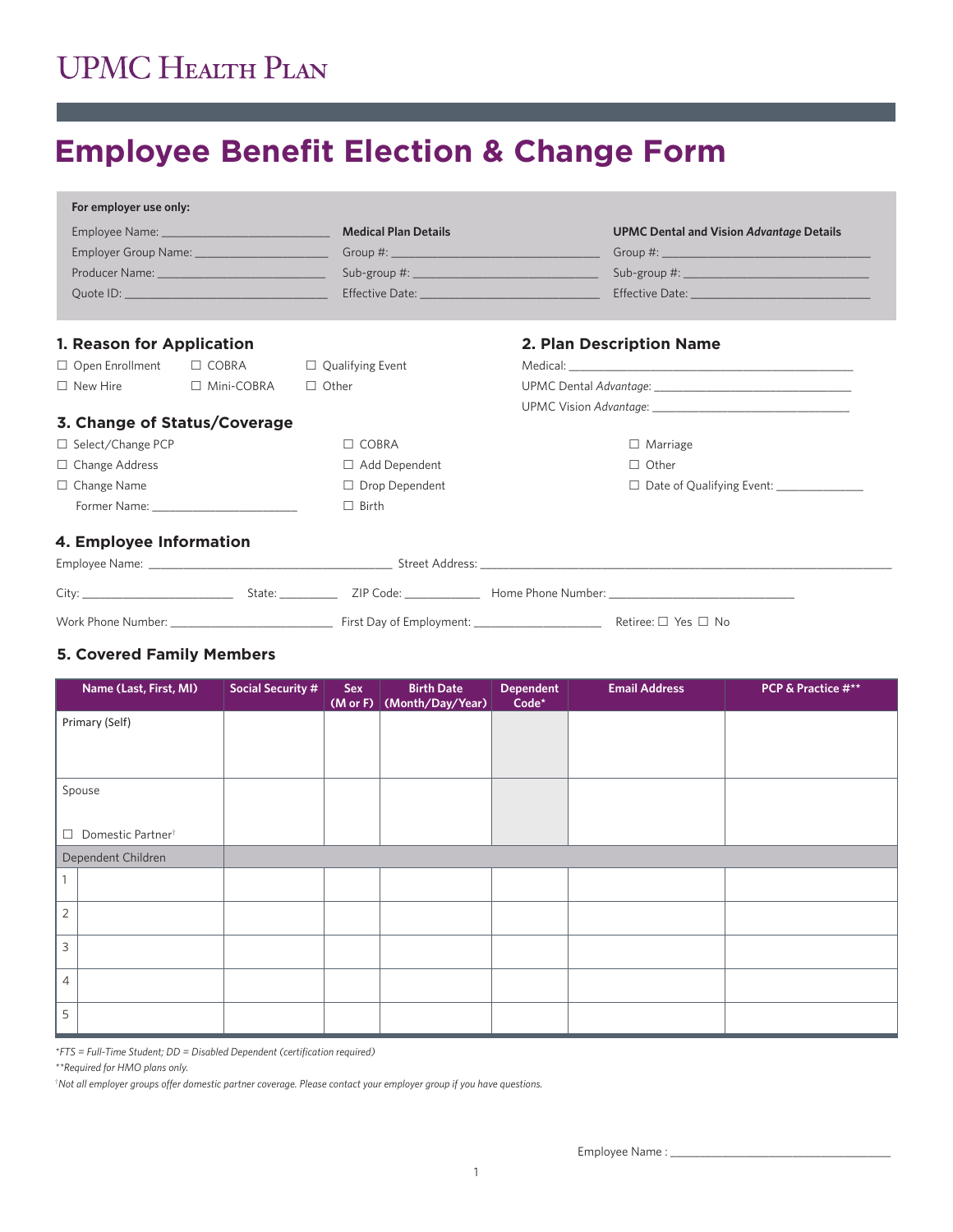# **6. Other Group Health Insurance**

Name of covered member: \_\_\_\_\_\_\_\_\_\_\_\_\_\_\_\_\_\_\_\_\_\_\_\_\_\_\_\_\_\_\_\_\_\_ Name of health insurance company: \_\_\_\_\_\_\_\_\_\_\_\_\_\_\_\_\_\_\_\_\_\_\_\_\_\_\_\_\_\_\_\_\_\_\_\_

Policy number: \_\_\_\_\_\_\_\_\_\_\_\_\_\_\_\_\_\_\_\_\_\_\_\_\_\_\_\_\_\_\_\_\_\_\_\_\_\_\_ Effective date: \_\_\_\_\_\_\_\_\_\_\_\_\_\_\_\_\_\_\_\_\_\_\_\_\_\_\_\_\_\_\_\_\_\_\_\_

If you need additional space, attach a separate sheet of paper.

# **7. Benefit Enrollment Selection**

The subscriber should make one selection for medical, dental, and vision coverage. If the subscriber waives medical, dental, or vision coverage, such coverage will not be available for the dependent(s). The dependent(s) must be enrolled in the same plan as the subscriber, unless he/she waives coverage. If dependent(s) waives coverage, he/she must mark a reason.

| Name (Last, First, MI)  | <b>Medical</b>                                                                                                                                                                                                                                                                                                                                                                                                                                                                                                                                                                                                                                                                                                             | <b>Dental</b> | <b>Vision</b> | <b>Waive Reason</b>                                                                    |  |  |
|-------------------------|----------------------------------------------------------------------------------------------------------------------------------------------------------------------------------------------------------------------------------------------------------------------------------------------------------------------------------------------------------------------------------------------------------------------------------------------------------------------------------------------------------------------------------------------------------------------------------------------------------------------------------------------------------------------------------------------------------------------------|---------------|---------------|----------------------------------------------------------------------------------------|--|--|
| Primary (Self)          | $\Box$ Enroll                                                                                                                                                                                                                                                                                                                                                                                                                                                                                                                                                                                                                                                                                                              | $\Box$ Enroll | $\Box$ Enroll | $\Box$ Covered by spouse's group coverage                                              |  |  |
|                         | $\Box$ Waive                                                                                                                                                                                                                                                                                                                                                                                                                                                                                                                                                                                                                                                                                                               | $\Box$ Waive  | $\Box$ Waive  | $\Box$ Spouse covered by employer's group coverage                                     |  |  |
|                         |                                                                                                                                                                                                                                                                                                                                                                                                                                                                                                                                                                                                                                                                                                                            |               |               | $\Box$ Enrolled in another insurance carrier's plan<br>$\Box$ Medicare $\Box$ Medicaid |  |  |
|                         |                                                                                                                                                                                                                                                                                                                                                                                                                                                                                                                                                                                                                                                                                                                            |               |               |                                                                                        |  |  |
| Spouse                  | $\Box$ Enroll                                                                                                                                                                                                                                                                                                                                                                                                                                                                                                                                                                                                                                                                                                              | $\Box$ Enroll | $\Box$ Enroll | $\Box$ Covered by spouse's group coverage                                              |  |  |
|                         | $\Box$ Waive                                                                                                                                                                                                                                                                                                                                                                                                                                                                                                                                                                                                                                                                                                               | $\Box$ Waive  | $\Box$ Waive  | $\Box$ Spouse covered by employer's group coverage                                     |  |  |
| $\Box$ Domestic Partner |                                                                                                                                                                                                                                                                                                                                                                                                                                                                                                                                                                                                                                                                                                                            |               |               | $\Box$ Enrolled in another insurance carrier's plan<br>$\Box$ Medicare $\Box$ Medicaid |  |  |
|                         |                                                                                                                                                                                                                                                                                                                                                                                                                                                                                                                                                                                                                                                                                                                            |               |               | $\Box$ Other:                                                                          |  |  |
| Dependent Children      | Pediatric dental and vision services will be covered for individuals under age 19 in compliance with requirements under the<br>Affordable Care Act for members of group plans with 50 or fewer employees. However, dependents under age 19 enrolled in a UPMC<br>Health Plan medical plan may still enroll in Standard 100/50/50/\$0/\$1,500/Ortho/\$1,000 or Premium 100/80/50/\$0/\$1,500/<br>Ortho/\$1,000 — or in another carrier's employer-sponsored dental or vision plan. In cases of dual coverage, the essential health<br>benefits (EHB) pediatric dental coverage will act as the primary coverage; Premium 100/80/50/\$0/\$1/500/Ortho/\$1,000 will act<br>as secondary coverage for EHB-eligible dependents. |               |               |                                                                                        |  |  |
| 1                       | $\Box$ Enroll                                                                                                                                                                                                                                                                                                                                                                                                                                                                                                                                                                                                                                                                                                              | $\Box$ Enroll | $\Box$ Enroll | $\Box$ Covered by spouse's group coverage                                              |  |  |
|                         | $\Box$ Waive                                                                                                                                                                                                                                                                                                                                                                                                                                                                                                                                                                                                                                                                                                               | $\Box$ Waive  | $\Box$ Waive  | $\Box$ Enrolled in another insurance carrier's plan                                    |  |  |
|                         |                                                                                                                                                                                                                                                                                                                                                                                                                                                                                                                                                                                                                                                                                                                            |               |               | $\Box$ Medicare $\Box$ Medicaid                                                        |  |  |
| 2                       | $\Box$ Enroll                                                                                                                                                                                                                                                                                                                                                                                                                                                                                                                                                                                                                                                                                                              | $\Box$ Enroll | $\Box$ Enroll | $\Box$ Covered by spouse's group coverage                                              |  |  |
|                         | $\Box$ Waive                                                                                                                                                                                                                                                                                                                                                                                                                                                                                                                                                                                                                                                                                                               | $\Box$ Waive  | $\Box$ Waive  | $\Box$ Enrolled in another insurance carrier's plan                                    |  |  |
|                         |                                                                                                                                                                                                                                                                                                                                                                                                                                                                                                                                                                                                                                                                                                                            |               |               | $\Box$ Medicare $\Box$ Medicaid                                                        |  |  |
| 3                       | $\Box$ Enroll                                                                                                                                                                                                                                                                                                                                                                                                                                                                                                                                                                                                                                                                                                              | $\Box$ Enroll | $\Box$ Enroll | $\Box$ Other:<br>$\Box$ Covered by spouse's group coverage                             |  |  |
|                         | $\Box$ Waive                                                                                                                                                                                                                                                                                                                                                                                                                                                                                                                                                                                                                                                                                                               | $\Box$ Waive  | $\Box$ Waive  | $\Box$ Enrolled in another insurance carrier's plan                                    |  |  |
|                         |                                                                                                                                                                                                                                                                                                                                                                                                                                                                                                                                                                                                                                                                                                                            |               |               | $\Box$ Medicare $\Box$ Medicaid                                                        |  |  |
|                         |                                                                                                                                                                                                                                                                                                                                                                                                                                                                                                                                                                                                                                                                                                                            |               |               |                                                                                        |  |  |
| $\overline{4}$          | $\Box$ Enroll                                                                                                                                                                                                                                                                                                                                                                                                                                                                                                                                                                                                                                                                                                              | $\Box$ Enroll | $\Box$ Enroll | □ Covered by spouse's group coverage                                                   |  |  |
|                         | $\Box$ Waive                                                                                                                                                                                                                                                                                                                                                                                                                                                                                                                                                                                                                                                                                                               | $\Box$ Waive  | $\Box$ Waive  | $\Box$ Enrolled in another insurance carrier's plan                                    |  |  |
|                         |                                                                                                                                                                                                                                                                                                                                                                                                                                                                                                                                                                                                                                                                                                                            |               |               | $\Box$ Medicare $\Box$ Medicaid                                                        |  |  |
| 5                       | $\Box$ Enroll                                                                                                                                                                                                                                                                                                                                                                                                                                                                                                                                                                                                                                                                                                              | $\Box$ Enroll | $\Box$ Enroll | $\Box$ Covered by spouse's group coverage                                              |  |  |
|                         | $\Box$ Waive                                                                                                                                                                                                                                                                                                                                                                                                                                                                                                                                                                                                                                                                                                               | $\Box$ Waive  | $\Box$ Waive  | $\Box$ Enrolled in another insurance carrier's plan                                    |  |  |
|                         |                                                                                                                                                                                                                                                                                                                                                                                                                                                                                                                                                                                                                                                                                                                            |               |               | $\Box$ Medicare $\Box$ Medicaid                                                        |  |  |
|                         |                                                                                                                                                                                                                                                                                                                                                                                                                                                                                                                                                                                                                                                                                                                            |               |               | $\Box$ Other:                                                                          |  |  |

**Please sign here only if you are declining coverage for yourself and/or dependent(s).** 

I acknowledge I have been given the right to apply for this coverage; however, I, and/or my dependent(s), am/are electing not to enroll. I acknowledge that I, and/or my dependent(s), may have to wait until the plan's next anniversary date to be enrolled for group coverage.

Signature of Employee: \_\_\_\_\_\_\_\_\_\_\_\_\_\_\_\_\_\_\_\_\_\_\_\_\_\_\_\_\_\_\_\_\_\_\_\_\_\_\_\_\_\_\_\_\_\_\_\_\_\_\_\_\_\_\_\_\_\_ Date: \_\_\_\_\_\_\_\_\_\_\_\_\_\_\_\_\_\_\_\_\_\_\_\_

Employee Name:\_\_\_\_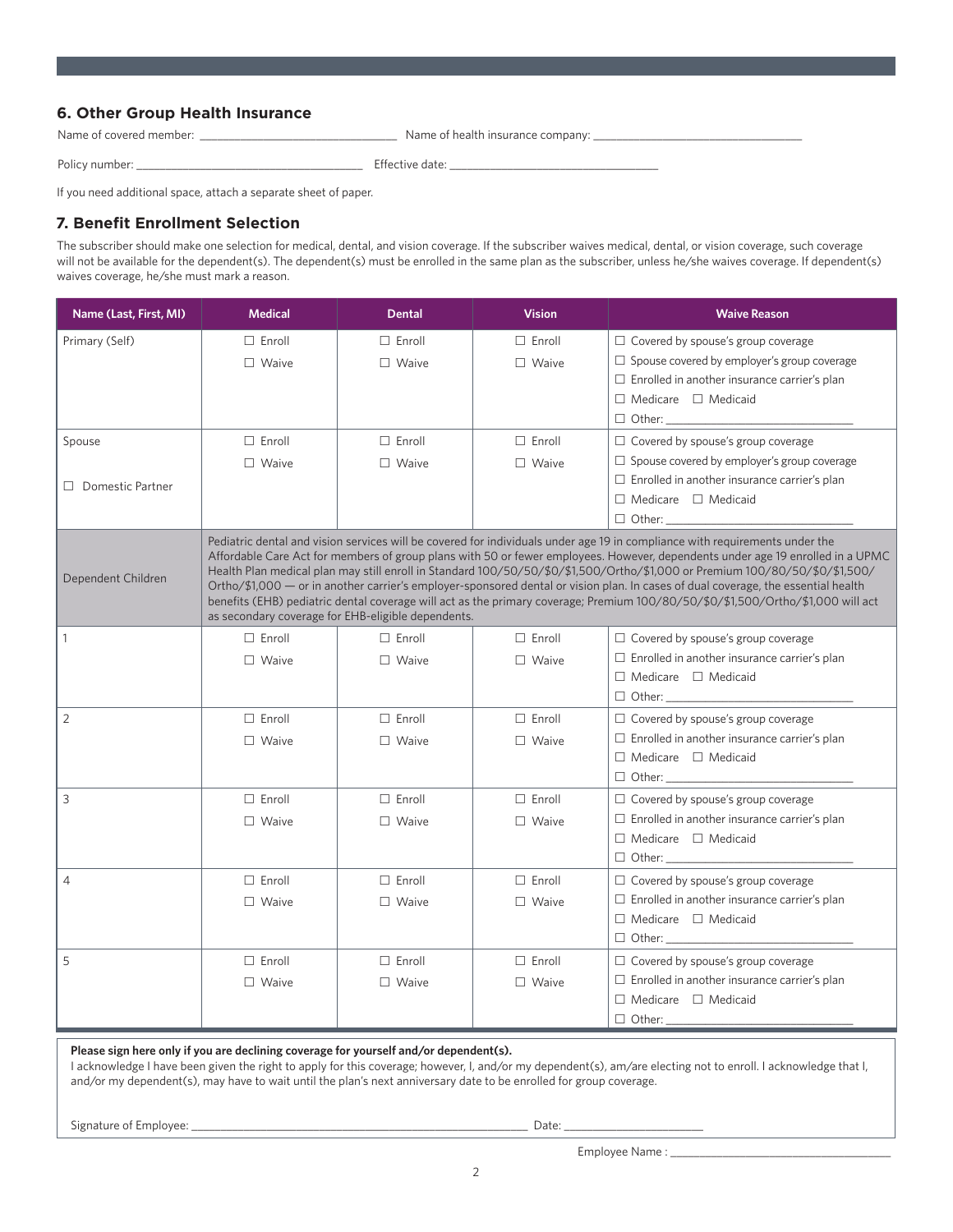### **8. Tobacco Use**

Tobacco use means that a person currently uses or has used tobacco an average of four or more times a week within the past six months. Tobacco includes all tobacco products. However, religious or ceremonial uses of tobacco (for example, by Native American Indians and Alaskans) are specifically exempt. **Do you or any dependents over the age of 18 use tobacco? If yes, please provide the following information.**

| Name of Tobacco User | Date of Last Use | Would this tobacco user like to enroll in a tobacco cessation program with<br>UPMC Health Plan?* Answer Yes or No. |
|----------------------|------------------|--------------------------------------------------------------------------------------------------------------------|
|                      |                  |                                                                                                                    |
|                      |                  |                                                                                                                    |
|                      |                  |                                                                                                                    |
|                      |                  |                                                                                                                    |

*\*If you answer yes, a UPMC Health Plan health coach will contact you to discuss our tobacco cessation program. You may also enroll by calling us at 1-800-807-0751 after your effective date.*

### **Disclosure of Personal Health Information**

By acceptance of coverage and upon signing this application, for so long as I am enrolled in UPMC Health Plan I understand, on behalf of myself and my eligible dependents and spouse, if any, that all of my/our health care, dental, and/or vision providers will release to UPMC Health Plan or its authorized agents all information related to my/our medical, dental, and vision history and treatment, including mental health, substance abuse treatment/conditions, and AIDS-related information, if any, for all lawful purposes relating to the administration of my health/dental/vision benefits, including determining or reviewing coverage claims, quality assurance, clinical resource management, and utilization review for services that I/we request or receive. I further understand that UPMC Health Plan will release such information to health care, dental, and/or vision entities for such purposes. My right to revoke this consent in writing at any time will not apply to the extent that UPMC Health Plan or any other provider already has acted in reliance on this statement. The term "UPMC Health Plan" collectively refers to UPMC Health Plan, Inc., UPMC Health Network, Inc., and UPMC Health Benefits, Inc.

I further understand that information will be released by, to, or among the various UPMC Insurance Services Division entities for all lawful purposes, including administration of Workers' Compensation and Short-Term Disability, medical management, and implementation of health/wellness initiatives.

### **Authorization/Signature**

I have read and agree with the terms as stated on this Employee Benefit Election & Change Form. Subject to revocation by me by written notice to my employer, I authorize the required deduction (if any) of applicable contributions from my wages.

I agree that all information on this Employee Benefit Election & Change Form is true and correct to the best of my knowledge and belief. I understand that this Election Form is the basis upon which coverage may be issued under the plan.

Any person who knowingly and with intent to defraud any insurance company or other person files an application for insurance or statement of claim containing any materially false information or conceals, for the purpose of misleading, information concerning any fact material thereto commits a fraudulent insurance act, which is a crime and subjects such person to criminal and civil penalties. I UNDERSTAND THAT PROVIDING FALSE INFORMATION OR OMISSION OF RELEVANT INFORMATION IN THIS APPLICATION MAY RESULT IN THE DENIAL OF CLAIM(S) OR CANCELLATION OF COVERAGE.

UPMC Health Plan administers benefit plans underwritten by UPMC Health Network, Inc., and UPMC Health Benefits, Inc. This managed care plan may not cover all your health care expenses. Read your contract carefully to determine which health care services are covered.

Signature of Employee Date

\_\_\_\_\_\_\_\_\_\_\_\_\_\_\_\_\_\_\_\_\_\_\_\_\_\_\_\_\_\_\_\_\_\_\_\_\_\_\_\_\_\_\_\_\_\_\_\_\_\_\_\_ \_\_\_\_\_\_\_\_\_\_\_\_\_\_\_\_\_\_\_\_\_\_\_\_\_\_\_\_\_\_\_\_

Signature of Spouse/Domestic Partner (if to be covered) Date

\_\_\_\_\_\_\_\_\_\_\_\_\_\_\_\_\_\_\_\_\_\_\_\_\_\_\_\_\_\_\_\_\_\_\_\_\_\_\_\_\_\_\_\_\_\_\_\_\_\_\_\_\_ \_\_\_\_\_\_\_\_\_\_\_\_\_\_\_\_\_\_\_\_\_\_\_\_\_\_\_\_\_\_\_\_

\_\_\_\_\_\_\_\_\_\_\_\_\_\_\_\_\_\_\_\_\_\_\_\_\_\_\_\_\_\_\_\_\_\_\_\_\_\_\_\_\_\_\_\_\_\_\_\_\_\_\_\_\_ \_\_\_\_\_\_\_\_\_\_\_\_\_\_\_\_\_\_\_\_\_\_\_\_\_\_\_\_\_\_\_\_ \_\_\_\_\_\_\_\_\_\_\_\_\_\_\_\_\_\_\_\_\_\_\_\_\_\_\_\_\_\_\_\_

Signature of Employer or Employer's **Signature of Employer's** Cate Control of Title Cate Date Date Agent/Authorized Representative

Employee Name :